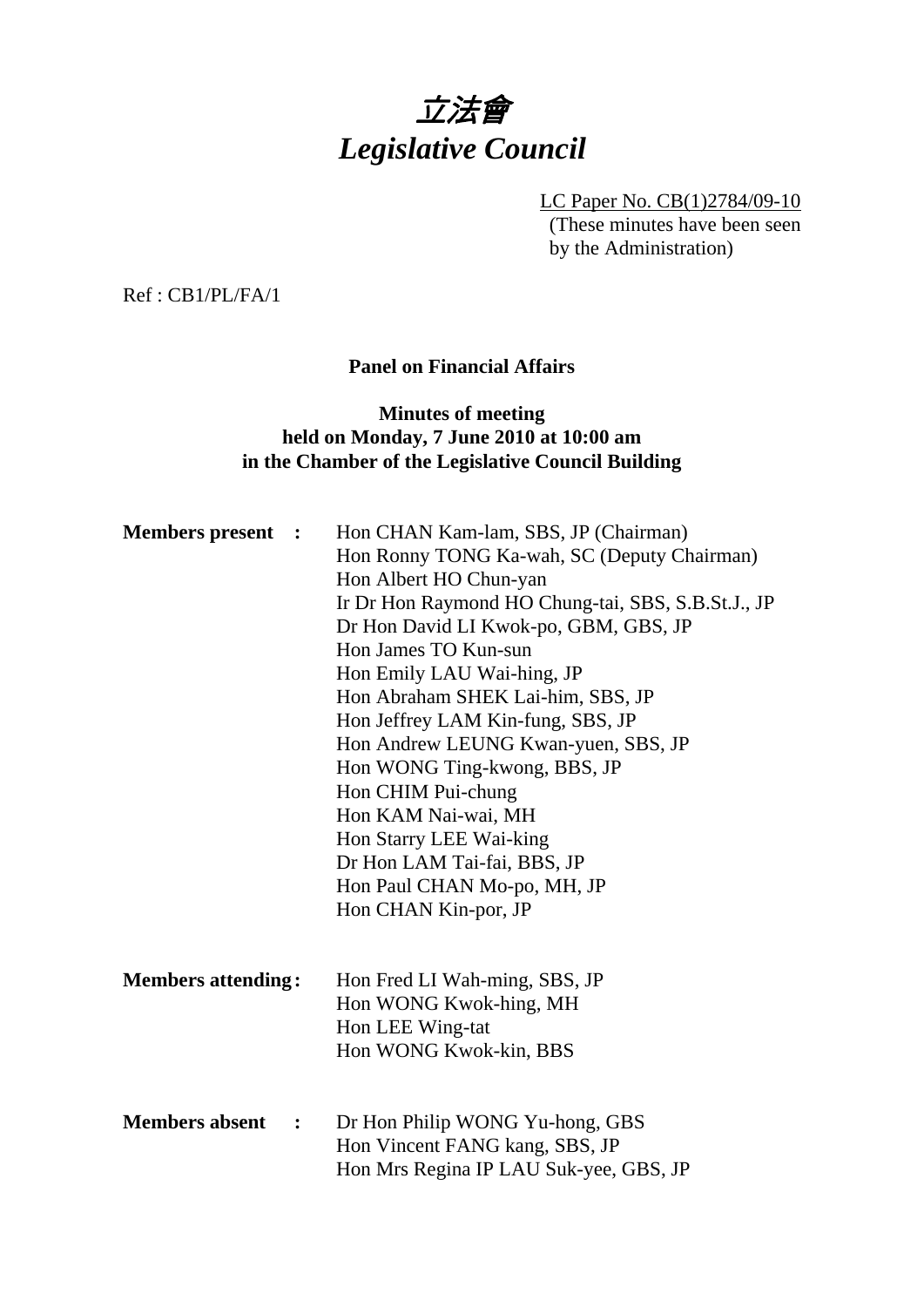**attending** 

**Public officers :** Agenda Item IV

Mr John TSANG, JP Financial Secretary

Mrs Helen CHAN, JP Government Economist

Mr Freely CHENG Administrative Assistant to Financial Secretary

Agenda Item V

Mr John LEUNG, JP Deputy Secretary for Financial Services and the Treasury (Financial Services)

Ms Ada CHUNG, JP Registrar of Companies Companies Registry

Ms Elizabeth Mo Deputy Principal Solicitor (Company Law Reform) Companies Registry

Agenda Item VI

Mr Clement LEUNG, JP Deputy Secretary for Financial Services and the Treasury (Treasury)

Miss Shirley KWAN Principal Assistant Secretary for Financial Services and the Treasury (Treasury)

Mr Jack CHENG, JP Assistant Commissioner (Administration and Staff Development) Rating and Valuation Department

Ms Sandy JIM Principal Valuer (Special Properties Division) Rating and Valuation Department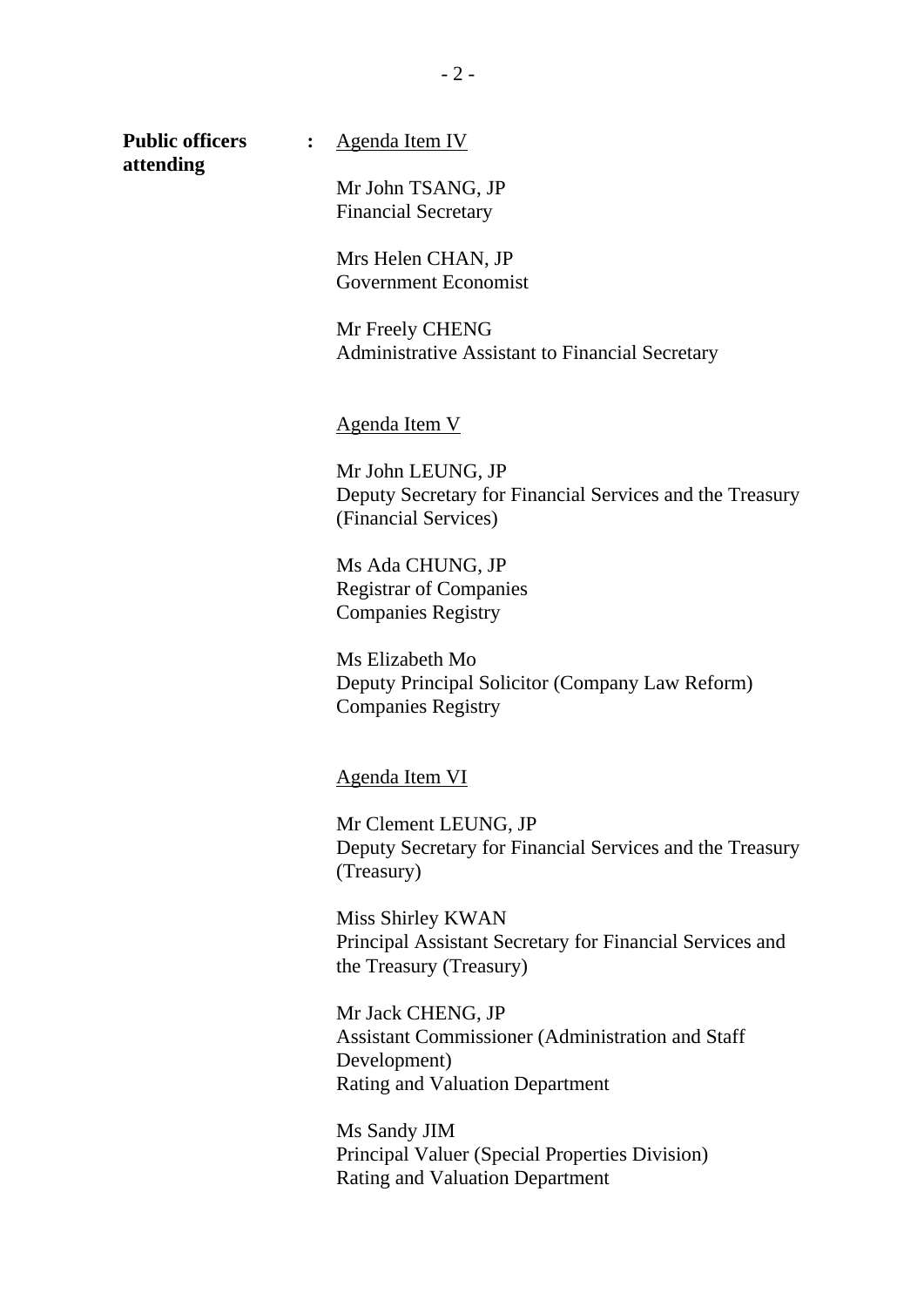| <b>Clerk in attendance:</b> | Ms Anita SIT<br>Chief Council Secretary (1)5                                                           |
|-----------------------------|--------------------------------------------------------------------------------------------------------|
| <b>Staff in attendance:</b> | Mr KAU Kin-wah<br>Assistant Legal Adviser 6                                                            |
|                             | Mr Noel SUNG<br>Senior Council Secretary (1)4                                                          |
|                             | Mr Fred PANG<br>Council Secretary (1)5                                                                 |
|                             | Ms Haley CHEUNG<br>Legislative Assistant (1)8                                                          |
| I                           | Confirmation of minutes of meeting and matters arising                                                 |
|                             | (LC Paper No. CB(1)1847/09-10<br>Minutes of the meeting on 8 April<br>$\overline{\phantom{0}}$<br>2010 |

LC Paper No.  $CB(1)2143/09-10$  — Minutes of the meeting on 3 May 2010)

 The minutes of the meetings held on 8 April 2010 and 3 May 2010 were confirmed.

## **II Information papers issued since the last meeting**

Action

| (LC Paper No. CB(1)1944/09-10 | — First Quarter Economic Report<br>2010 and the press release                                                                                                                                                                                                                      |
|-------------------------------|------------------------------------------------------------------------------------------------------------------------------------------------------------------------------------------------------------------------------------------------------------------------------------|
| LC Paper No. CB(1)1955/09-10  | — Hong Kong Association of Banks'<br>reply dated 14 May 2010 regarding<br>the submission from the Hong<br>Kong Blind Union expressing<br>concern on the provision of<br>Automatic Teller Machines for the<br>visually impaired (English version)<br>only) (Restricted to members)) |

2. Members noted the information papers issued since the last regular meeting on 3 May 2010.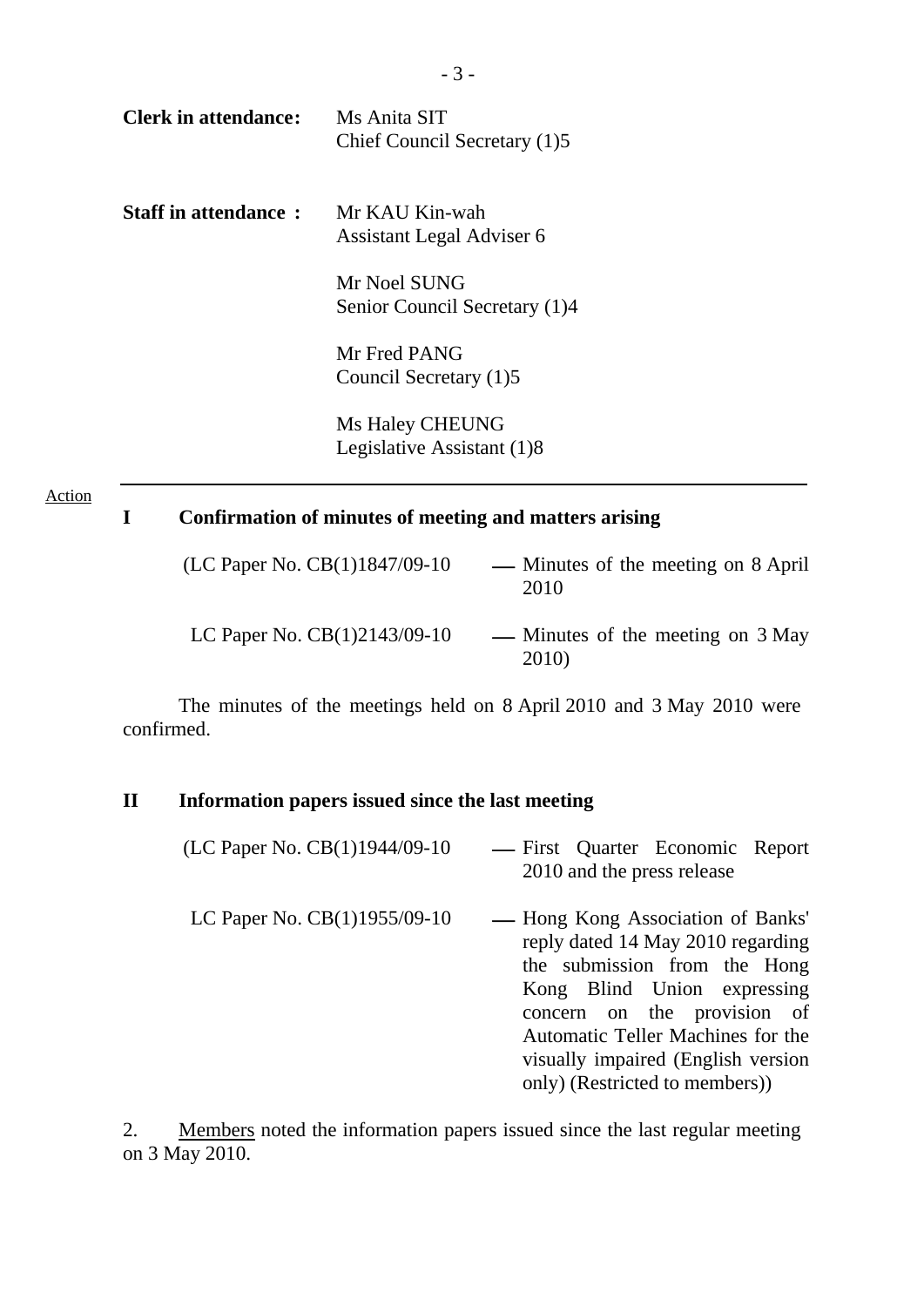#### **III Date of next meeting and items for discussion**

 $(LC$  Paper No.  $CB(1)2112/09-10(01)$  — List of outstanding items for discussion

LC Paper No.  $CB(1)2112/09-10(02)$  — List of follow-up actions)

#### Regular meeting in July 2010

3. Members noted that the following items would be discussed at the next regular meeting scheduled for 5 July 2010:

- (a) Proposed establishment of an independent Insurance Authority;
- (b) Legislative proposal to enhance the qualifying debt instrument scheme; and
- (c) Implementation of System Infrastructure Enhancement Project for the Inland Revenue Department.

4. The Chairman informed members that the Administration had indicated that it would propose additional items for discussion by the Panel in July, and members would be informed of the detailed arrangements in due course.

(*Post-meeting note*: Subsequent to the meeting, the Administration proposed and the Chairman agreed that the two items at paragraph 3(b) and (c) above should be discussed at the regular meeting on 5 July 2010, whereas the item at paragraph 3(a) above and an additional item on "Review of corporate rescue procedure legislative proposals" would be discussed at a special meeting to be held on 19 July 2010. Members were informed of the arrangements vide LC Paper No. CB(1)2228/09-10 on 14 June 2010.)

## **IV Briefing by the Financial Secretary on Hong Kong's latest overall economic situation**

 $(LC$  Paper No.  $CB(1)2112/09-10(03)$  — Administration's paper on Hong Kong's recent economic situation and near-term outlook)

#### Briefing by the Administration

5. At the invitation of the Chairman, Financial Secretary (FS) briefed Members on the latest economic situation by highlighting the following –

(a) Global economic recovery had proceeded quite well in the first quarter of 2010. The International Monetary Fund (IMF) had revised its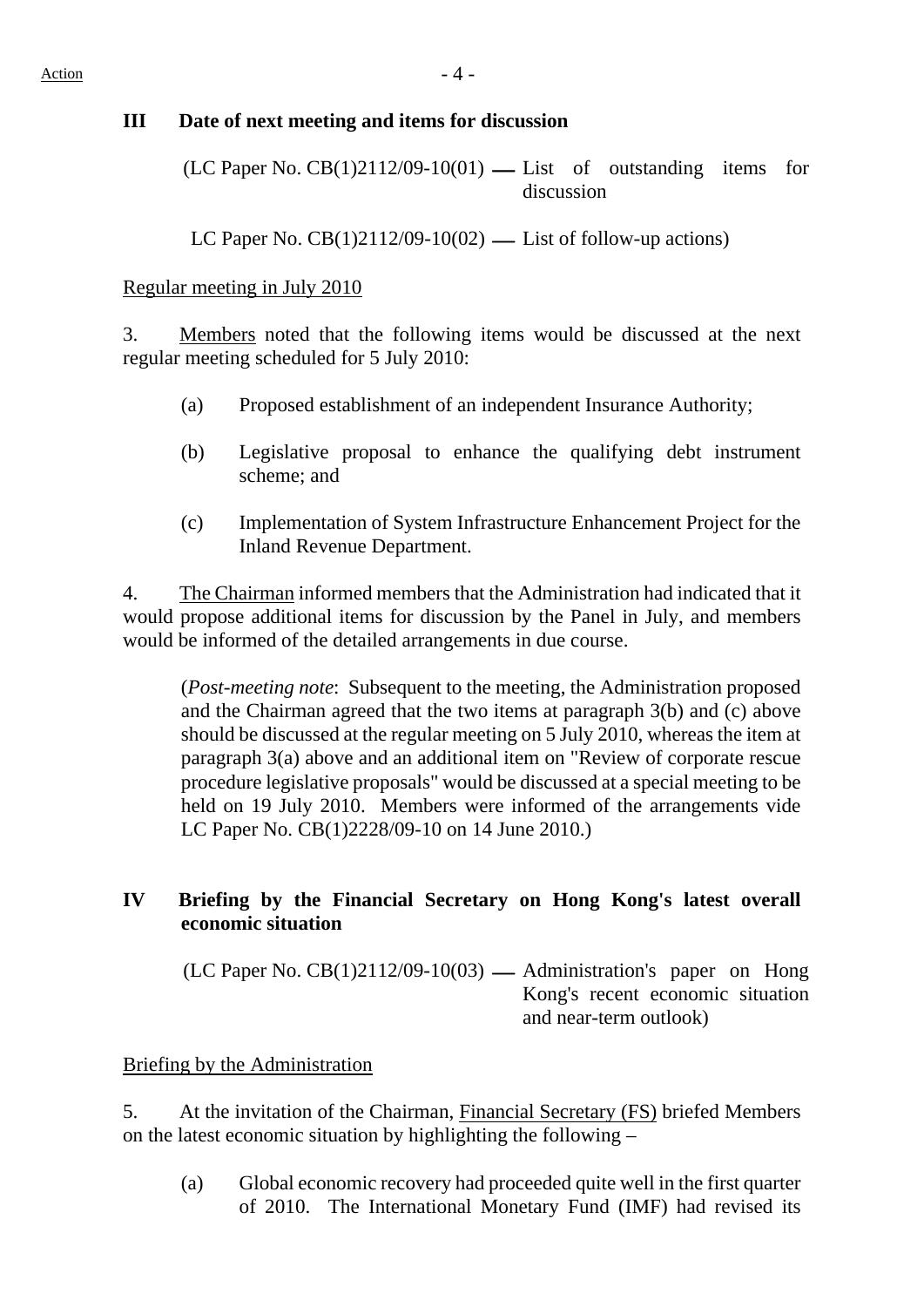forecast on the global economic growth for 2010 from 3.9% to 4.2%. The economic growth in the Asian region, in particular the Mainland, was the strongest. The GDP growth in the Mainland reached 11.9% in the first quarter of 2010. Recently the strategy of Asian economies had shifted from stimulating the economy to containing the rise of inflation. The US economy also churned out a better than expected performance in the first quarter of 2010 with improved market confidence and consumer spending, although the unemployment rate remained high and the credit problem persisted. The European economies were still sluggish under the drag of the sovereign-debt problem, high unemployment rate and huge fiscal deficits.

- (b) Economic recovery in Hong Kong became increasingly entrenched in the first quarter of 2010. Having resumed a positive year-on-year growth of 2.5% in the fourth quarter of 2009, GDP grew markedly further by 8.2% in real terms in the first quarter of 2010. With the Hong Kong economy bouncing back for four quarters in a row, by the first quarter of 2010, GDP had largely returned to the peak in early 2008. Exports and consumer spending both recorded a double digit growth in the first quarter of 2010. The performance of exports of services was particularly impressive, reflecting a rapid expansion of the travel industry, and the recovery of financial services and trade. Merchandise exports rebounded strongly, which was mainly led by the sizable growth in exports to the Mainland and other Asian markets. Exports to the US finally resumed modest growth after five quarters of significant decline. Exports to Europe were still down. The performance of exports to the US and Europe still lagged behind that of the Asian markets.
- (c) Internally, consumer sentiments stayed firm in the first quarter of 2010. Retail consumption rose by 15.8% year-on-year in real terms. The growth rate in April 2010 was 12.4%. Consumer sales had exceeded the level prior to the global financial crisis. Business investment continued to rise. With a strong business sentiment and early implementation of the Government infrastructure projects, the overall investment spending in the first quarter of 2010 continued to record a double digit growth.
- (d) The local labour market showed its resilience. The unemployment rate had dropped in the past year, reaching 4.4% in February-April 2010. Downward pressure on labour wages and earnings that once prevailed in the aftermath of the global financial tsunami by and large disappeared by the end of 2009. Companies also showed stronger intention to re-activate their hiring plans. With an improved economy, job opportunities and wages would increase, which would enable people of different spectrums of the society to share the fruits of economic recovery. There were however uncertainties in the external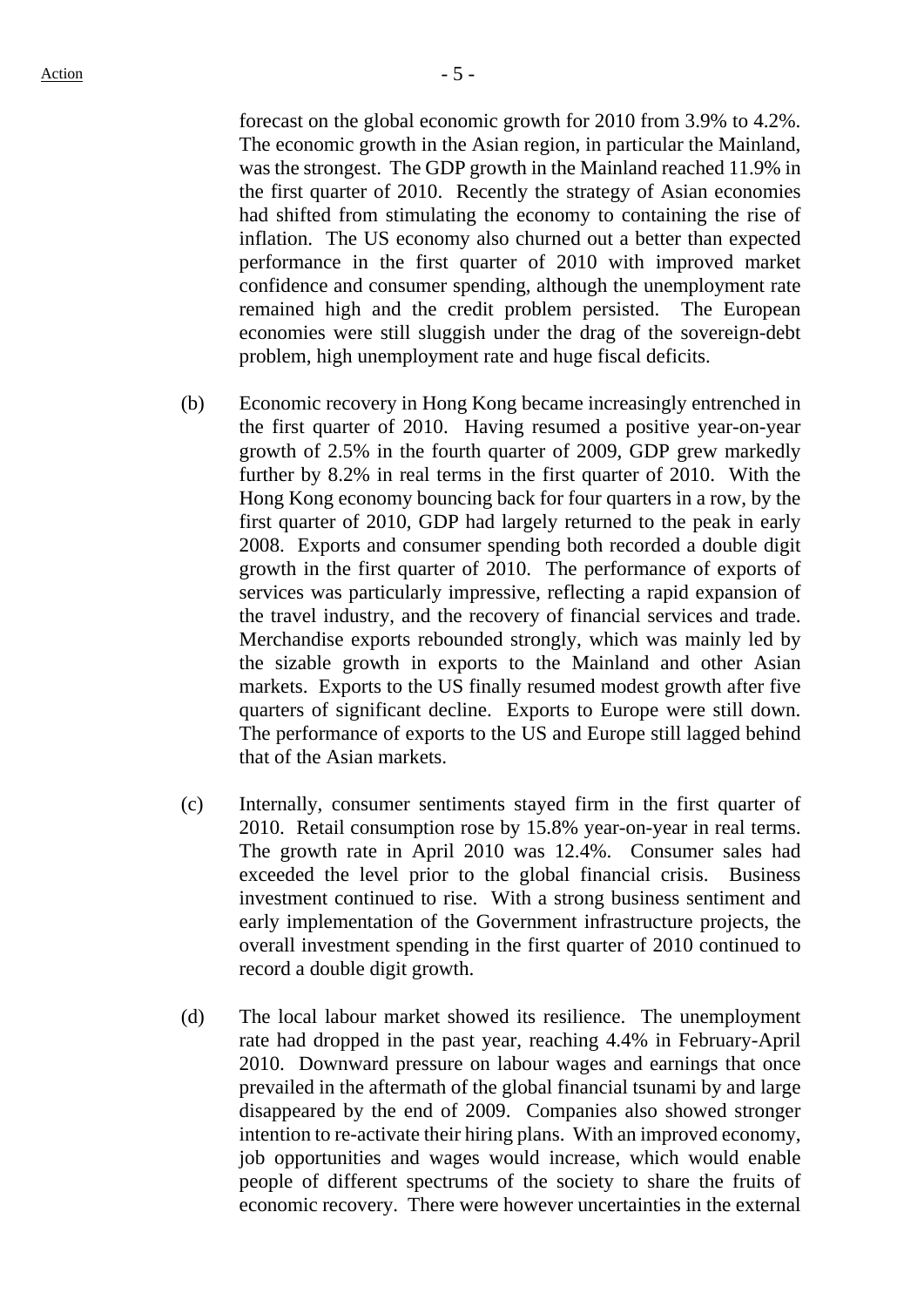environment, and the Government would pay close attention to the economic development in the US and Europe.

- (e) The residential property market continued to firm up during the first quarter of 2010 in terms of both prices and transaction volume, after a sustained climb in 2009, which was mainly driven by abundant liquidity, ongoing accommodative interest rate and tight supply relative to demand. With the persistent surge in flat prices over the past year or so, the risk of a property market bubble remained. In order to ensure a healthy and stable development of the property market, the Government announced in the 2010-11 Budget measures to address the issue of flat supply, increase the transaction cost of property speculation, ensure transparency in property transactions and transaction prices, and to curb excessive expansion in mortgage lending. Further measures were announced in April 2010, with a view to forestalling the formation of a property market bubble. There were signs that the heated property market had been moderated; the number of property transactions registered with the Land Registry had dropped in May by 10% compared with April 2010. The Government would closely monitor the property market and assess the effectiveness of the moderating measures.
- (f) Given the current strong growth momentum in Hong Kong and in the region, and if no major external shocks occurred, GDP growth for 2010 as a whole would very likely exceed the forecast of 4% to 5% in the 2010-11 Budget. However, recognizing the prevailing uncertainties in the external environment, the Government maintained the forecast GDP growth at 4% to 5%. A further review would be conducted in August 2010.
- (g) The Greek sovereign-debt problem had emerged as the most imminent threat to the external environment lately, and the global economic recovery was still wrought with uncertainties. The effect of the global financial crisis had yet to be over. Although the massive stabilization measures jointly introduced by the European Union (EU), the European Central Bank and the IMF had to a certain extent relieved the concerns about the contagion effect of the problem on other European countries with fragile fiscal positions, the effectiveness of the measures would hinge on whether Greece and other European countries involved could successfully redress their fiscal problems. Judging from the recent market reactions, the market remained concerned about the drag posed by austerity measures to be taken in the indebted European countries on the already fragile economic recovery in Europe. While Hong Kong's economic links with Greece were rather insignificant, those with the EU were notable. The Greek sovereign-debt problem would inevitably affect Hong Kong's exports of goods and services to the European markets. The problem would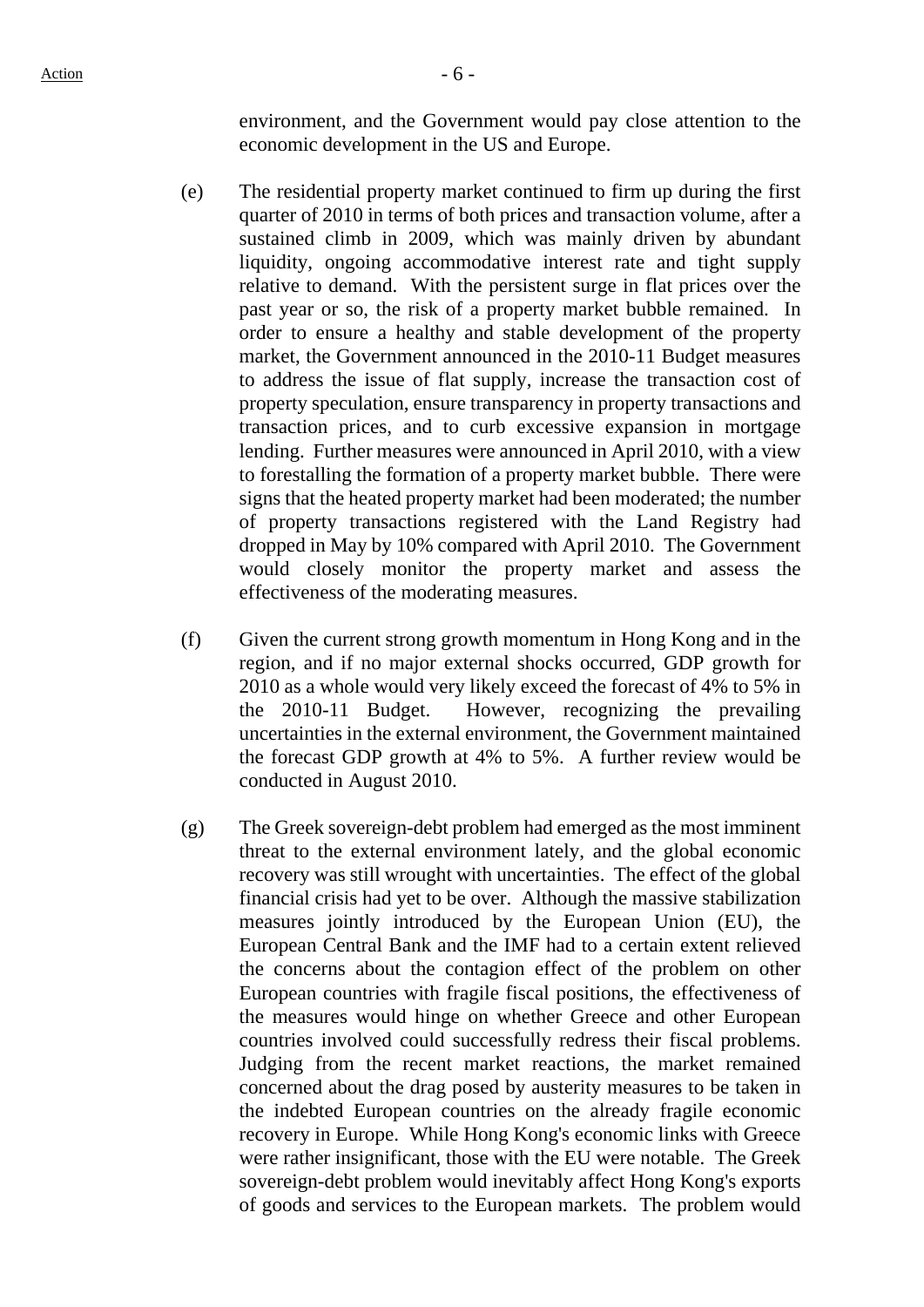make it even more difficult to predict the exit policy of the US and other countries, and the future flows of capital in the Asian market. In addition, the political tension in northern Asia had added volatility to the financial markets, and might, to a certain extent, adversely affect Hong Kong's economic recovery. In view of the uncertainties in the external economic environment, the Government would draw up measures to meet the challenges posed by such uncertainties. Given the volatile global investment environment, investors should be cautious in making their investment decisions, taking into account the risks involved.

(h) The underlying consumer price inflation was 1.3% in April 2010 while the average inflation for the first quarter of 2010 was 0.9%. Inflationary pressure increased slightly in the first quarter of 2010 as the economic recovery became more entrenched. The Government had introduced in the 2010-2011 Budget relief measures amounting to \$20 billion to relieve the burden on the low-income and underprivileged groups. The risk of a sharp increase in the inflation rate in 2010 was low, but might creep up modestly further in the rest of the year as the economic recovery proceeded. The Government would continue to closely monitor the inflation situation, in particular the impact of inflation on the low-income groups.

6. The Government Economist (GE) gave a powerpoint presentation on the latest developments in the Hong Kong economy, the updated economic forecasts for 2010 and the situation of low income households.

(*Post-meeting note*: The powerpoint presentation notes (LC Paper No.  $CB(1)2192/09-10(01)$  were issued to Members by a Lotus Notes email on 7 June 2010.)

#### Discussion

## *Sovereign-debt problem of European countries*

7. Pointing out that the sovereign-debt problem also emerged in Hungary recently in addition to Greece and some other European countries, Mr Andrew LEUNG was gravely concerned whether the global economy would experience another trough after the global financial tsunami, as a result of the European sovereign-debt problem. Mr WONG Ting-kwong and Mr Jeffrey LAM echoed Mr LEUNG's concern.

8. FS responded that the sovereign–debt problem had emerged in Hungary since late 2009, and the heavy fiscal deficits of a number of European countries such as Spain and Portugal had caused volatility to the global financial market, and increased the unpredictability of the flow of capital. Hong Kong investors should be prudent and careful in their investments, taking into account the global economic situation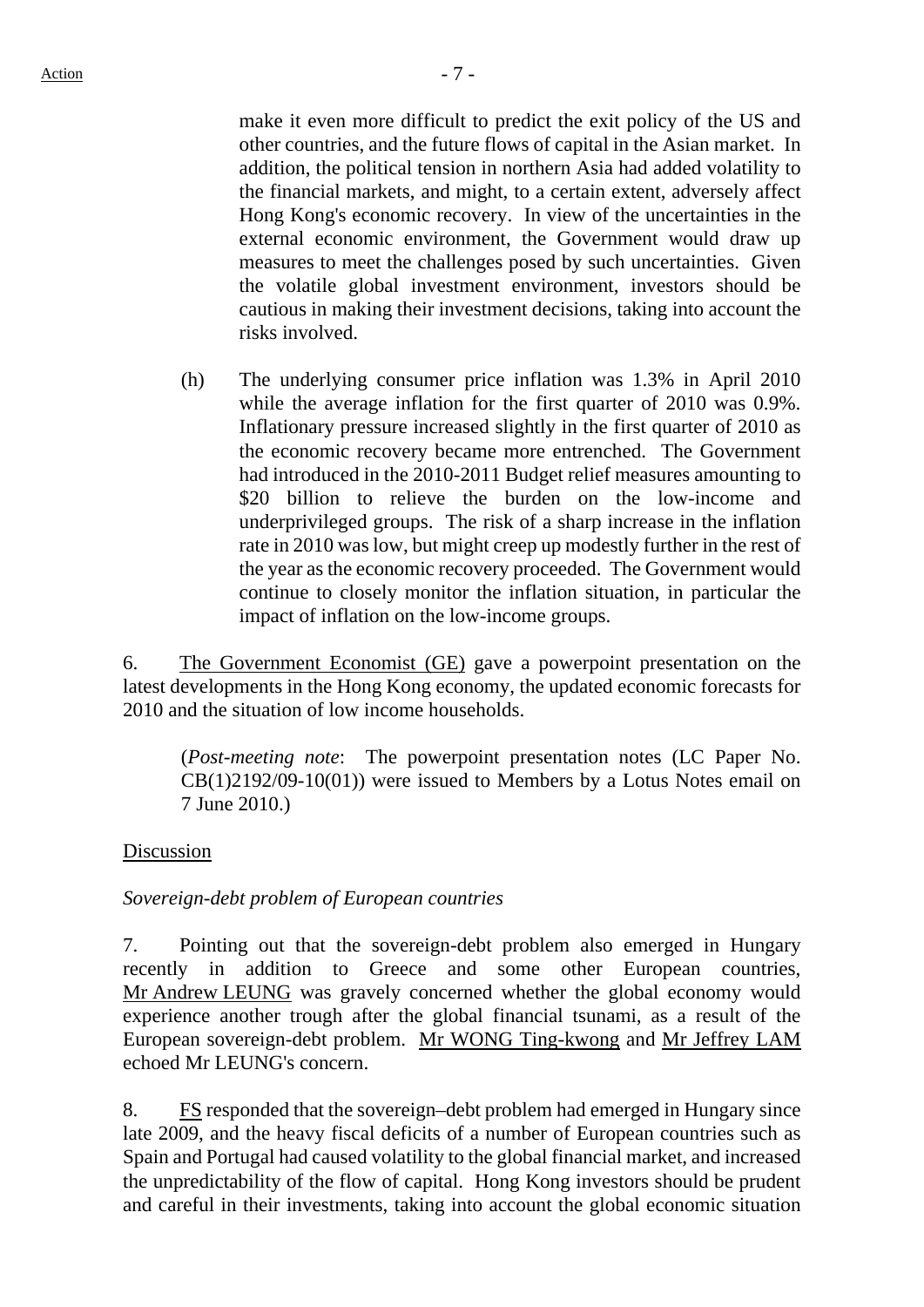and the level of risk they could bear. FS said that the European countries facing the sovereign-debt problem had to introduce austere measures to restrain their expenditure, which in turn would slow down their economic recovery and adversely affect Hong Kong's exports to the European countries; the EU market accounted for some 12% of Hong Kong's total exports of goods and 19% of Hong Kong's exports of services. In addition to the European sovereign-debt problem, unstable economic recovery in the US, the tension in northern Asia, the exit policy of Asian countries, and the rise of trade protectionism had turned the export outlook of Hong Kong more uncertain.

### *Asian and emerging markets*

9. In view of the strong rebound of the Asian market after the global financial tsunami, Mr Andrew LEUNG enquired what measures would be taken to take advantage of the economic recovery in Asia, especially the Mainland, to expand Hong Kong's exports in goods and services to these countries.

10. In response, FS said that attempts had been made to expand Hong Kong's exports to markets such as India, Russia, the Middle East and South America. The Government's long term aim was to fully develop these markets and further boost Hong Kong's exports.

### *Property market*

11. Mr WONG Kwok-hing pointed out that while the prices for small and medium sized residential flats had risen by about 16% in the past year, the rate of increase in wages during the same period was extremely low. Mr WONG opined that if the Government continued to maintain its high land premium policy, it would be increasingly difficult for people to afford purchasing their homes.

12. FS stressed that the Government had not adopted a high land premium policy. He pointed out that in order to ensure the healthy and stable development of the property market, the Government had implemented measures on four fronts, namely increasing flat supply by fine-tuning the land supply arrangements, discouraging property speculation, improving the transparency in property transactions and transaction prices, and preventing excessive expansion in mortgage lending. The measures had proved effective; property transactions and prices had leveled off in May 2010. FS said that the Government would closely monitor the situation of the property market, and if necessary, would introduce additional measures to ease the supply of residential flats.

13. The Deputy Chairman expressed grave concern that the prices of residential flats of less than 70 square metres had doubled since 2003, and enquired what measures would be taken to enhance the provision of small and medium sized residential flats. Mr KAM Nai-wai shared the Deputy Chairman's concern and asked whether the Government would consider setting a condition in the leases of certain sites that they were designated for development of small and medium sized flats.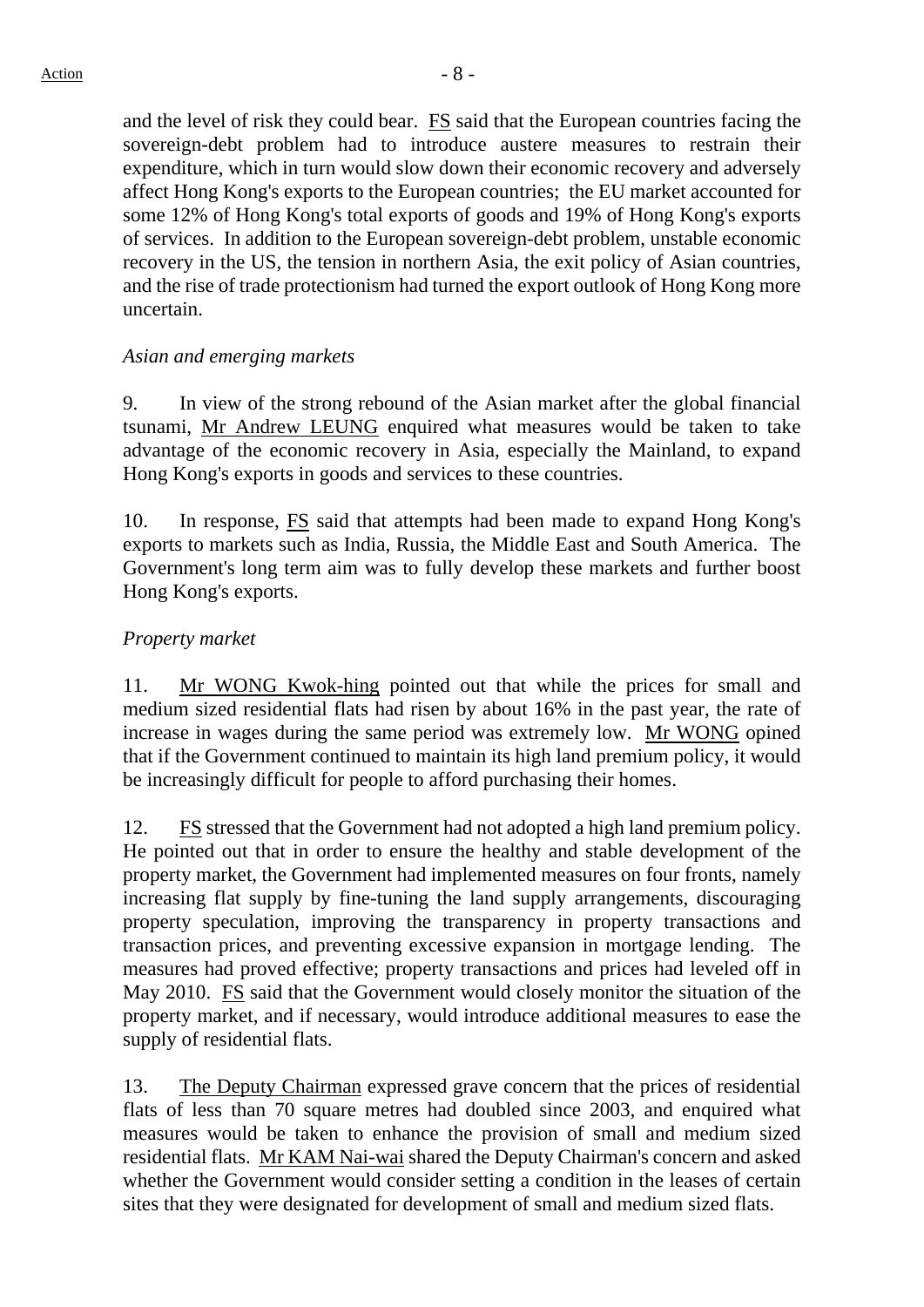14. FS responded that through the Government's new initiatives, about 60 000 new flats would be completed and available in the market in the next few years, including small and medium sized residential flats. A large number of small and medium sized flats were also available in the secondary market.

15. Mr KAM Nai-wai expressed concern that the recent Government land auction for a Tung Chung site had received lackluster response from property developers, and no bids were received for the residential development project above Nam Cheong station. There were media reports that the property developers' cold response was a result of the introduction of the "nine new measures and 12 requirements" on sale of uncompleted first-hand private residential properties. The Real Estate Developers Association of Hong Kong (REDA) had not fully accepted the announced new measures. Mr KAM asked whether the Administration would pursue legislative measures to regulate the sale of residential properties.

16. Follow FS responded that the "nine new measures and 12 requirements" were part of the Government's initiatives to improve transparency in property transactions and transaction prices. The Lands Department had incorporated the "nine new measures and 12 requirements" in the Consent Scheme on 14 May 2010. The REDA had issued relevant guidelines to its members on 1 June 2010. The Government was discussing with the REDA regarding certain technical issues in implementing the new measures, with a view to enhancing the dissemination of transaction information, transaction fairness and transparency. Other measures would be implemented to discourage property speculation, prevent excessive expansion in mortgage lending, and increase the flat supply via fine-tuning the land supply arrangements. The Government would not rule out the possibility of introducing legislative measures if the desired effects of the new measures could not be achieved. FS pointed out that no abnormal signs were identified in the recent land auction. While the Government would maintain the market-driven Application List system as its principal mechanism for the sale of government land, the Government had fine-tuned the land supply arrangements by putting up several urban residential sites in the List for sale by auction or tender if they were not triggered. Meanwhile, there were more than 300 000 Home Ownership Scheme (HOS) flats, of which over 60 000 flats were already with premium paid, and hence could be put out on sale in the open market. The development of the property market should be subject to market force, and the recurrence of a negative equity situation should be avoided.

17. Mr CHAN Kin-por opined that although the debt-servicing ratio (i.e. ratio of mortgage payment to median household income) was still lower than the 20-year average ratio, this was mainly a result of the current low interest rate. Mr CHAN asked whether the Government had conducted any analysis of the debt-servicing ratio based on the normal level of interest rate. Mr CHAN also enquired whether the Government had conducted an analysis of the impact of Mainland buyers on the local property market.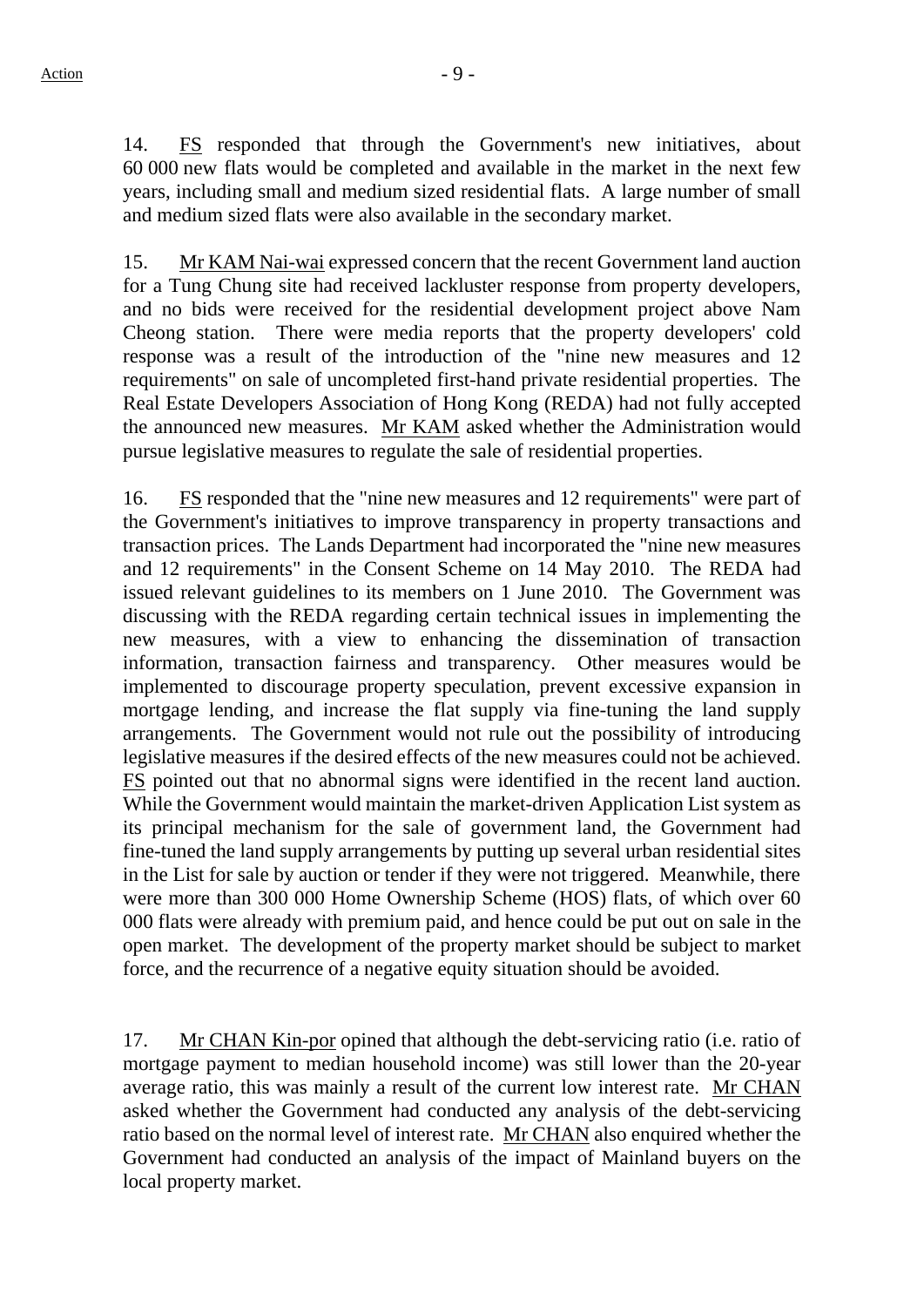18. FS responded that based on a stress test conducted by the Government, if the mortgage interest rate rose by 3%, the debt-servicing ratio would increase from the current ratio of 42% to 55%. Since Hong Kong was an international city, it was natural that many overseas investors, including Mainlanders, would have interests in acquiring a property in Hong Kong, especially those who were working in Hong Kong. Measures had been introduced in the context of the 2010-2011 Budget to increase the supply of flats.

19. Mr LEE Wing-tat expressed grave concern that while the property developer concerned had trumpeted the high sale prices of the flats at 39 Conduit Road, 20 out of the 24 deals announced, among them a world record \$439 million sale of a top-floor duplex, were eventually found to have fallen through. Mr LEE opined that any misleading information provided by property developers would be unfair to residential property buyers. Mr LEE asked whether the Government would in addition to the "nine new measures and 12 requirements" announced, introduce further regulatory measures such as requiring property developers to disclose details of deals which had fallen through after the buyers had paid the deposits and/or before completion of the sale and purchase agreement. Mr LEE further enquired about the timetable for implementation of the regulatory measures on completed flats.

20. FS responded that the Government would monitor the implementation of the "nine new measures and 12 requirements" on sales of uncompleted first-hand private residential properties, in order to enhance the transparency in property transactions and transaction prices, and ensure fairness in property transactions. The Government would assess the effectiveness of the new measures and if necessary, would consider codifying the requirements for compliance by property developers. The relevant Government Bureau would be requested to consider Mr LEE's suggestion of introducing further regulatory measures on property transactions. FS added that REDA had agreed in principle to implement the regulatory measures on completed flats and was discussing with the Transport and Housing Bureau the technical aspects of the regulatory measures, with a view to implementing the measures as soon as practicable.

21. The Deputy Chairman requested that the Administration should provide information regarding the number of small and medium sized residential flats to be completed in the next few years, and measures to increase the supply of flats in the mass market (i.e. flats smaller than 70 square metres).

22. FS responded that the price of residential flats should be subject to the market force. GE supplemented that the supply of small and medium sized flats in the next three to four years was about 60 000 flats. The Rating and Valuation Department estimated that about 12 800 (about 90%) flats out of the 14 000 forecast completions in 2010, and about 9 000 out of the 11 000 residential flats to be built in 2011 would be small and medium sized flats.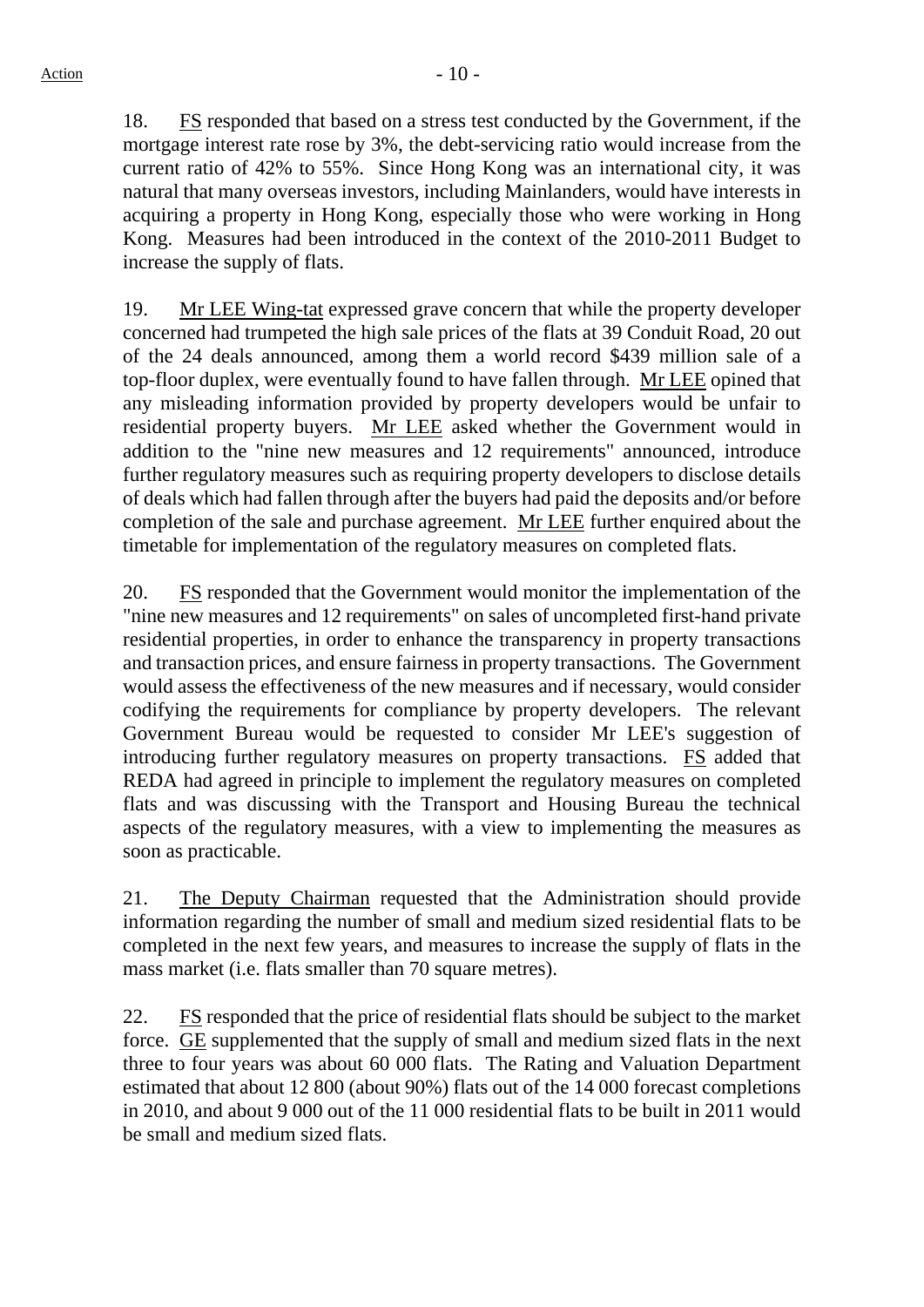(*Post-meeting note*: The information provided by the Administration was circulated to members vide LC Paper No. CB(1)2334/09-10(01) on 23 June 2010.)

### *Inflation*

23. Mr WONG Ting-kwong and Mr CHAN Kin-por expressed concern about the impact of inflation on Hong Kong's economy, especially the rising prices of imported materials from the Mainland, and the appreciation of Renminbi (RMB). Mr Jeffrey LAM shared the same concern and pointed out that many imports of Hong Kong came from the Mainland, and Hong Kong enterprises operating in the Mainland had to pay for the materials and wages in RMB.

24. FS responded that the gradual increase in inflation was part of the reflationary process as the economic recovery proceeded. The forecast rate of headline consumer price inflation in 2010 was 2.3%. Netting out the effect of the Government's one-off relief measures, the underlying consumer price inflation rate would be 1.5%. While inflation was expected to go up modestly along with the increasingly entrenched recovery, the \$20 billion relief measures introduced in the 2010-2011 Budget should render some help to the needy. As to the possible inflation pressure arising from Renminbi exchange rate movements, FS believed that the Central People's Government would continue to map out its strategy on the exchange rate of RMB based on the economic situation in the Mainland, and in the long run would aim to refine the RMB exchange system in a controllable and gradual manner.

25. Recalling that in an earlier briefing given to the Panel, the Chief Executive of the Hong Kong Monetary Authority (CE/HKMA) advised that a 10% appreciation of RMB would result in an increase of 0.5% in the Consumer Price Index of Hong Kong, Ms Starry LEE enquired about the bases for such a projection. Ms LEE opined that given that Hong Kong relied heavily on the supply of staple food from the Mainland, a 10% appreciation of RMB should have significant impact on Hong Kong's inflation rate.

26. FS said that the Government was aware of the impact of increased food prices on the low-income groups and had introduced the \$20 billion relief measures to assist the low-income groups. As to the empirical research finding of HKMA cited by Ms Lee, FS felt that it would be more appropriate for HKMA to explain their research results.

#### *Low-income groups*

27. Noting that there were 190 600 low-income households whose average monthly income was below \$4,000, and pointing out that people aged between 60 and 65 would not receive any Old Age Allowance or reclaim their Mandatory Provident Fund, Mr WONG Kwok-hing enquired what measures would be taken to assist the low-income households and the elderly.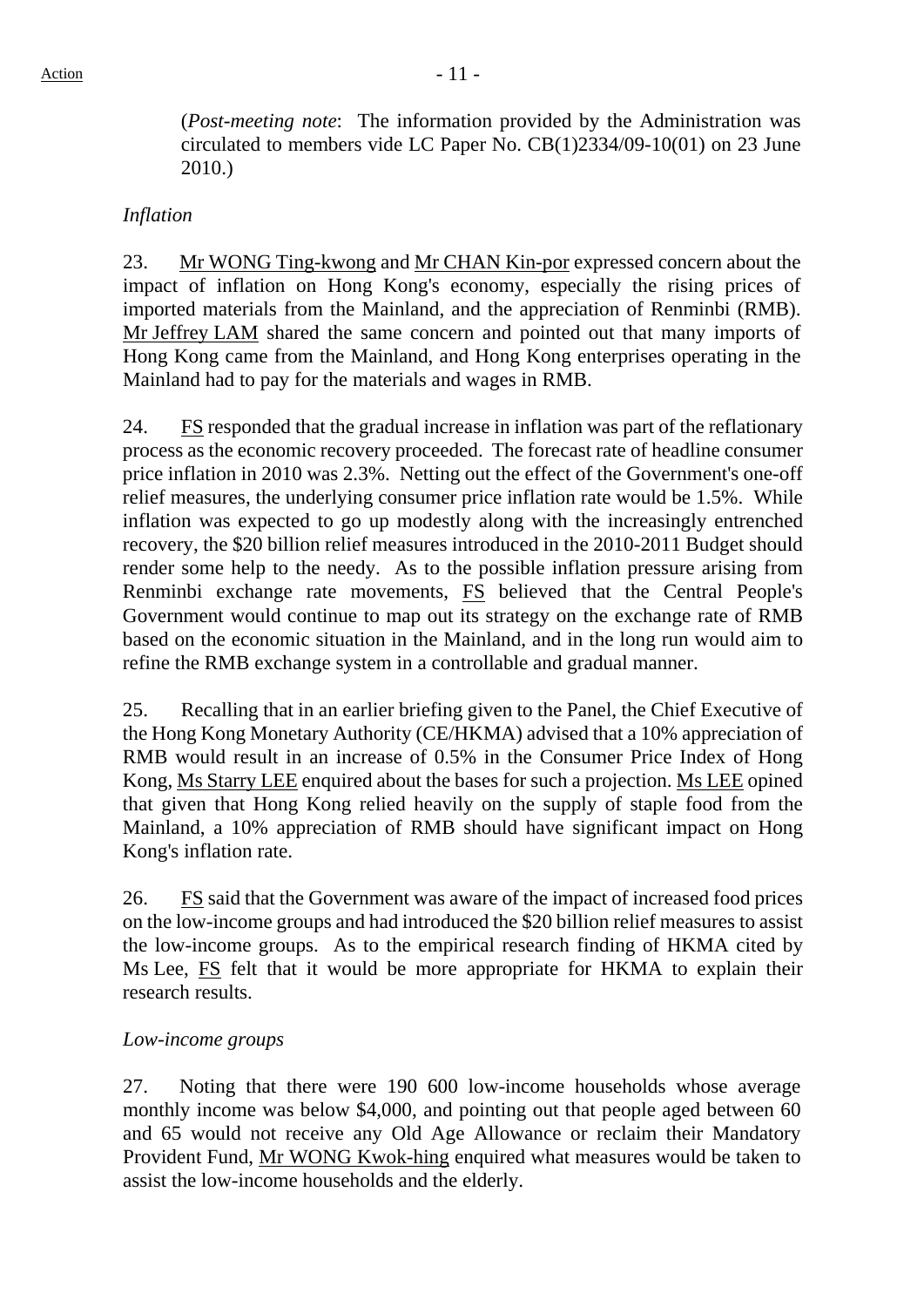28. FS pointed out that quite a portion of the low-income households were economically inactive households, i.e. members who had already retired, and hence were statistically classified as "low-income households" as they were not earning income any more. But this observation was not intended to dilute nor deny the phenomenon of income disparity. The Government had strived to tackle the issue from short, medium term and the long term perspectives. On the short term measures, the relief measures amounting to about \$20 billion introduced in the 2010-2011 Budget should be able to bring relief to the low-income groups. The medium term measure was to continue to invest heavily in education and manpower training, and strengthen the employment support services, with a view to assisting the low-income groups and enhancing social mobility. In the long term, continued economic growth should benefit all strata of the society.

29. The Deputy Chairman and Ms Emily LAU expressed grave concern that the number of low-income households had continued to increase since 1997 and reached a record high level of 190 600 in 2010. Pointing out that the one-off relief measures would not help to solve the long-term problems of the low-income households and that the Government held a huge amount of reserve, the Deputy Chairman and Ms LAU asked whether the Government would take any long term measures and new initiatives to curb the increase in low-income households.

30. FS responded that the increase in the number of low-income households was mainly the result of the increase in small sized households and the ageing population, since 80% of the low-income households were either retiree or economically inactive households. Many of these low-income households were already under the social safety net of the Comprehensive Social Security Assistance Scheme (CSSA). For those who were not CSSA recipients, most of the elderly households, though not working any more and hence not receiving employment income, actually owned their houses, and thus had some form of assets. On this, the Government had introduced measures such as the Operation Building Bright and the Building Safety Loan Scheme to assist the households. The Government would conduct more objective and in-depth analysis of the situation with a view to devising more focused and comprehensive measures to tackle the issue.

31. Dr LAM Tai-fai enquired why a monthly household income of \$4,000 per month or below was set for defining low-income households. Noting that the number of low-income households had risen from 172 100 to 190 600 in the past ten years, Dr LAM asked whether people who belonged to the low-income households in the past had been able to improve their standard of living over the years, or they remained in the category of low-income households. Mr Paul CHAN echoed Dr LAM's concern. He referred to the Government's figures and pointed out that in 2010, the percentages of households having a monthly income of \$4,000 or below, below \$8,000, below \$12,000 and below \$16,000 were about 8%, 21%, 34% and 45% of the total number of households respectively, Mr CHAN enquired about the vision of the Government in tackling the issue of a wide income disparity in the community. Mr CHAN opined that given that the number of low-income households had doubled since 1997, a review of the taxation system was warranted,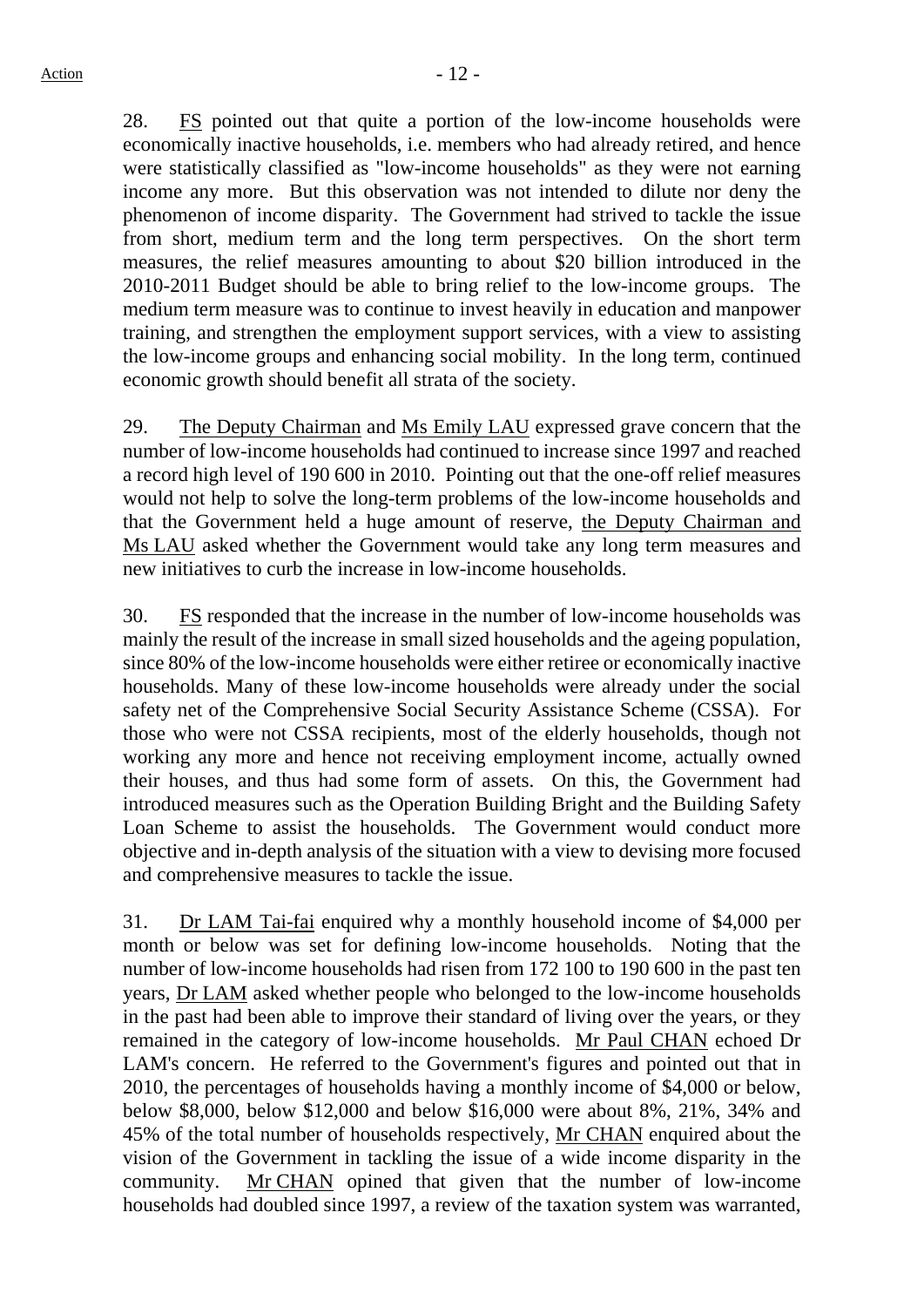and before the income disparity issue was resolved, the Government should refrain from lowering the profits tax and standard income tax rates.

32. FS responded that there were constraints in interpreting the low-income group statistics on a household basis, as the size of households had diminished and the population was ageing. Many low-income households consisted of retirees who did not have any income and many others were economically inactive for various reasons. FS remarked that the Government paid close attention to the issue of low-income households, and had devised measures to tackle the issue. Over the past three years, the Government had increased its expenditure cumulatively by about 35%, much faster than the GDP growth rate over the same period, with a corresponding increase in expenditure to improve the standard of living of the lower income groups.

33. GE advised that in response to a request of Ms Emily LAU at a Panel on Financial Affairs meeting a few years ago, the Government had since then included in each FS's briefing to the Panel a report on the situation of low-income households, based on, for comparison purpose, a monthly household income of \$4,000 or below. As a result of the trends of diminished households size and ageing population, the number of low-income households had increased over the years. Based on the statistics in the first quarter of 2010, about 85% of the low-income households comprised members who had retired and/or were economically inactive. In particular, for elderly low-income households, around 36% were receiving assistance from the CSSA scheme and thus were covered by the social safety net. Around 70% of the remaining non-CSSA low-income households actually owned their own residential property, and most had already paid off their mortgage loans. As such, she pointed out that using income level to delineate the rich and the poor would have its limitations and caveats, and she echoed FS's point that these figures needed more careful and indepth analysis.

## *Small and medium sized enterprises*

34. Dr LAM Tai-fai was concerned that Hong Kong's exports would be adversely affected by the European sovereign-debt problem, Dr LAM asked whether the Special Loan Guarantee Scheme could be further extended beyond 2010 so as to assist the small and medium sized enterprises (SMEs) to tide over the difficult time. Mr Jeffrey LAM shared Dr LAM's concern. Mr Jeffrey LAM asked, in view of the volatile external economic environment and the scheduled termination of the Special Loan Guarantee Scheme at the end of 2010, whether the Government would refine the SME Loan Guarantee Scheme to provide further assistance to the SMEs.

35. FS responded that the Government had reviewed the latest global and local economic situation and maintained that the Special Loan Guarantee Scheme should be terminated at the end of 2010 as planned. The SME Loan Guarantee Scheme, which had proved effective in supporting the SMEs and retaining thousands of jobs, would continue to render assistance to SMEs. The Government would consider ways to fine-tune the SME Loan Guarantee Scheme to assist the SMEs.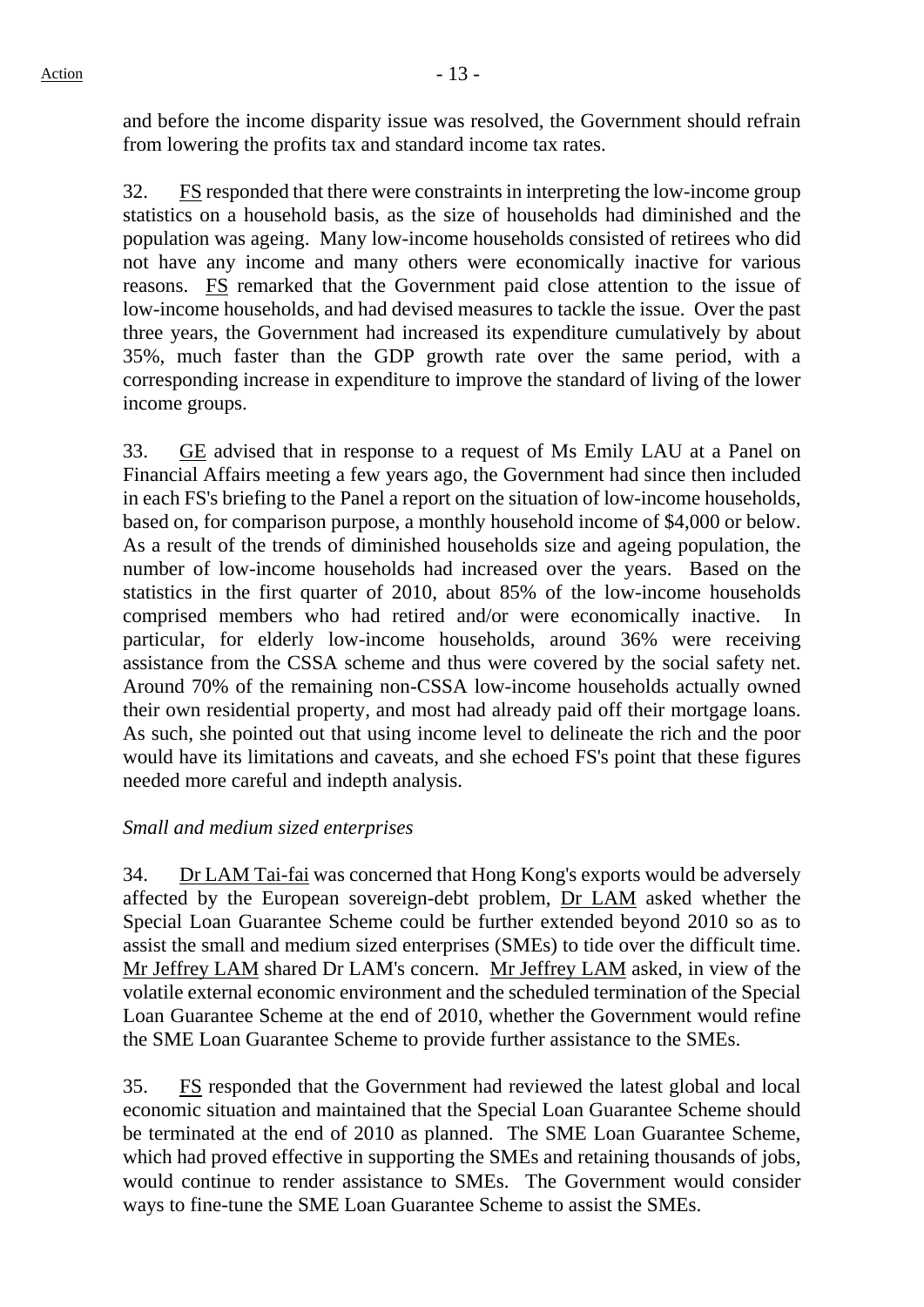36. Dr LAM Tai-fai enquired about the latest development on the review of section 39E of the Inland Revenue Ordinance (IRO) (Cap. 112) relating to the granting of tax allowances for machinery and plants used under the "import processing" arrangements.

37. FS responded that the issue relating to machinery and plants used under the "import processing" arrangement was not a purely taxation matter, and had wider implications than just revision of the IRO. A committee had been tasked to look into the issue and would propose recommendations on the matter in due course.

38. Ms Starry LEE expressed grave concern that Hong Kong manufacturers operating in the Mainland were facing great difficulties, arising mainly from the high inflation rate and increased wages. She enquired whether any measures would be taken to assist Hong Kong enterprises operating in the Mainland.

39. FS responded that the Government had been closely monitoring the situation of Hong Kong enterprises operating in the Mainland, in meeting the challenges posed by the external volatile economic environment and the changes in the exchange rate of RMB. The Hong Kong Economic and Trade Office in Guangdong had kept in contact with the enterprises and the relevant Mainland authorities, with a view to providing appropriate assistance to the Hong Kong enterprises.

## *Securities market*

40. Pointing out that similar to the gambling business in Macao, Hong Kong's securities market played an integral role in Hong Kong's economy, Mr CHIM Pui-chung expressed concern that the Securities and Futures Commission (SFC) had recently further tightened its control over securities brokers and the Stock Exchange of Hong Kong had tightened the Listing Rules as well. He was concerned that excessive regulation by the regulators would stifle the development of Hong Kong's securities market. Mr CHIM enquired what measures would be taken by the Government to ensure that an equilibrium was maintained between regulation and development of the securities market. Mr CHIM opined that a review of the existing regulatory methodology was necessary, in view of the Lehman Brothers Minibonds Incident.

41. FS responded that the existing regulatory regime for the securities market had proved to be appropriate and was in line with international standards. The Government and relevant regulatory authorities would keep abreast of new developments and regularly review their regulatory approaches/measures to further improve the regulatory regime. A subcommittee of the Legislative Council was reviewing the issues relating to the Lehman Brothers Minibonds Incident, and the Government was taking follow-up actions in accordance with the relevant legislation.

*2010 Outlook*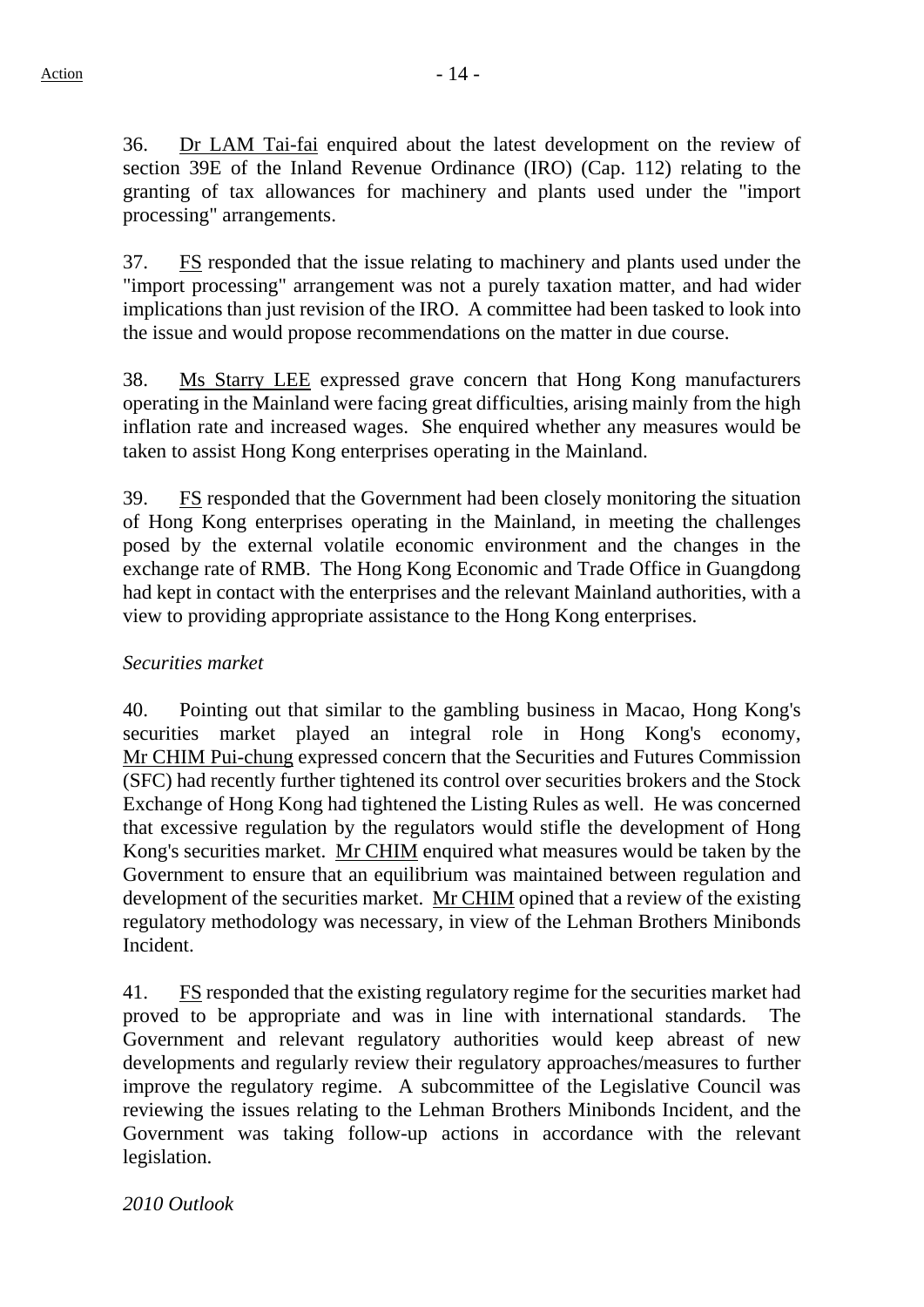42. Noting the positive factors and the uncertainties for the outlook of economy in 2010, Mr Abraham SHEK enquired about the impact of the flush of liquidity into Asia on Hong Kong's economy. Mr SHEK opined that the Government should aim to boost the economy and narrow the wealth gap between the rich and the poor.

43. In response, FS said that in the long run, the fundamental solution to the problems of unemployment and poverty was to promote overall economic growth so as to provide opportunities for wealth creation in the community. GE supplemented that since the outbreak of the global financial crisis in late 2008 and until the end of 2009, there had been an influx of \$640 billion into Hong Kong's financial market, which had pulled down the interest rate close to the near zero% level. No major net fund inflow was observed since late 2009. Nor there had been any major net capital outflow in recent period. As a result of the sovereign-debt problem in Europe, the central banks of overseas countries had to revisit their timetable for the exit arrangements from the "quantitative easing" policy. In particular, the market put the possibility of a hike in interest rate in the US market in December 2010 at 34% lately, down from 55% a few months ago. The Government would continue to closely monitor the flow of capital in the market.

### *The Linked Exchange Rate System*

44. Mr CHAN Kin-por asked, in view of the closer economic relation between Hong Kong and the Mainland, whether the Government would conduct a review of the Linked Exchange Rate System, and consider pegging the Hong Kong dollar with RMB instead of pegging to the US dollar.

45. FS responded that the Linked Exchange Rate System had proved to be appropriate for Hong Kong and the Government had no plan to review the system.

#### **V Companies Ordinance rewrite**

| (LC Paper No. $CB(1)2112/09-10(04)$ — Administration's                   | paper<br><sub>on</sub><br>Companies Ordinance rewrite                                                              |
|--------------------------------------------------------------------------|--------------------------------------------------------------------------------------------------------------------|
| LC Paper No. $CB(1)1853/09-10(01)$ — Administration's consultation paper | on second phase consultation on<br>draft Companies Bill                                                            |
| LC Paper No. CB(1)2111/09-10                                             | — Background brief on<br>the<br>Companies Ordinance rewrite<br>prepared by the Legislative Council<br>Secretariat) |

#### Briefing by the Administration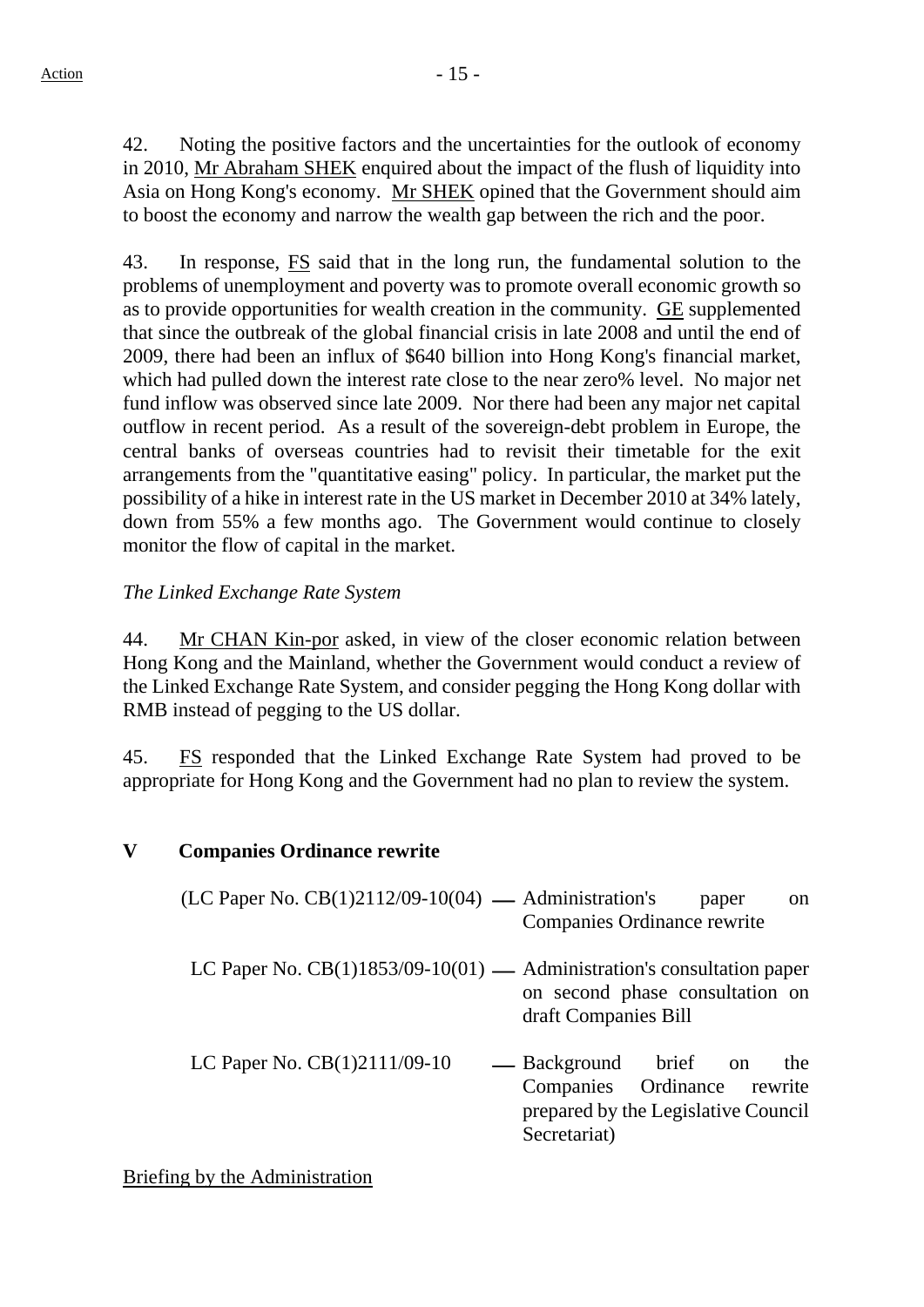46. On the invitation of the Chairman, the Deputy Secretary for Financial Services and the Treasury (Financial Services) (DS/FSTB) advised that the first phase consultation on the draft Companies Bill (CB) had been completed in March 2010. The Administration would issue the consultation conclusions after obtaining the views of the Standing Committee on Company Law Reform (SCCLR) on the 161 submissions received during the consultation. Another consultation document was published in May 2010 to consult the public on the remaining 10 parts of the draft CB and the following four highlighted issues-

- (a) The first issue was related to the restrictions on a company giving financial assistance to a party, other than the company itself, for the purpose of acquiring its own shares. The Administration had attempted to streamline the rules on financial assistance in a manner similar to the New Zealand Companies Act in preparing the draft provisions of the CB, but noted that the meaning of financial assistance could be broadly interpreted to include guaranteeing a loan, etc. and the rules still remained to be so complex that a private company might have to incur substantial costs to understand the rules and might fall into "a trap for the unwary". The Administration therefore in this consultation exercise invited further public views on whether the restrictions on private companies should be abolished. Taking into account that the interest of small investors should be protected and public companies usually had resources to obtain legal advice, the Administration proposed to retain the rules for public companies.
- (b) The second issue was about the requirement for preparation of directors' remuneration reports. With reference to the similar requirements adopted in the United Kingdom Companies Act, the Administration had consulted the public in 2007 on a proposal of requiring (a) listed companies incorporated in Hong Kong and (b) unlisted companies incorporated in Hong Kong, whose members holding not less than 5% of voting rights had so requested, to prepare directors' remuneration reports in addition to annual accounts. The Administration considered that the requirement would be too onerous for private companies and should be imposed on listed companies only. After discussing further with the Securities and Futures Commission (SFC) and the Hong Kong Exchanges and Clearing Limited (HKEx)**,** the Administration proposed that the requirements should not be introduced in the CB but should be considered under the Listing Rules and / or the Securities and Futures Ordinance (Cap. 571) (SFO).
- (c) The third highlighted issue was related to investigatory and enquiry powers. The Financial Secretary (FS) was currently empowered under the Companies Ordinance (Cap. 32) (CO) to conduct investigations and enquiries into the affairs of a company. The Administration proposed to modernize the relevant provisions in the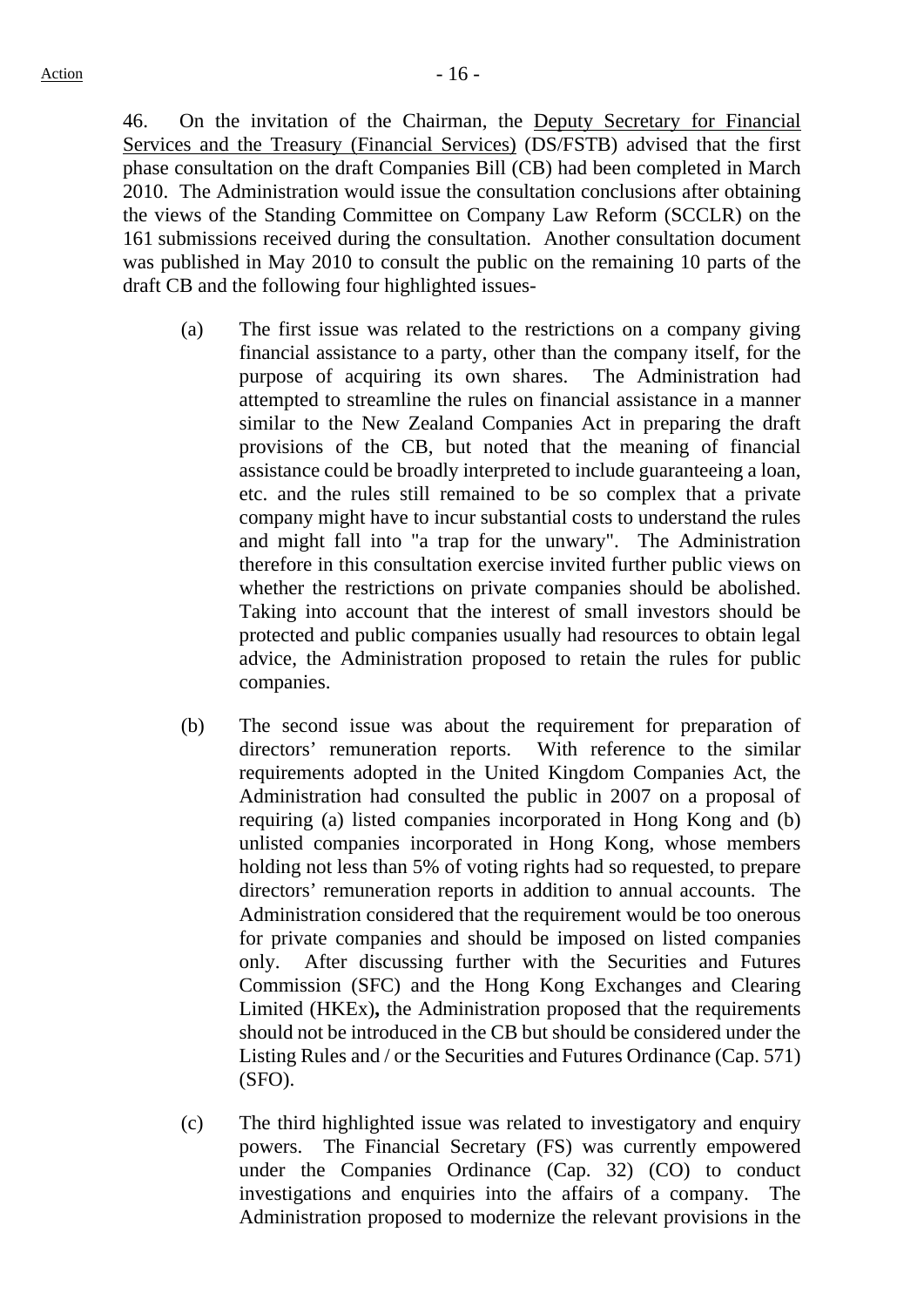CO by making reference to the regimes under SFO and the Financial Reporting Council Ordinance (FRCO). In particular, under the proposal, the Registrar of Companies would also be empowered to obtain documents and information from relevant parties for ascertaining whether any conduct that would constitute an offence relating to the provision of false or misleading statements to the Registrar had taken place.

(d) The last highlighted issue was whether a new requirement should be introduced for a company to give reasons to explain its refusal to register a transfer of shares. The requirement was not specified in common law but was already included in the law of some jurisdictions such as the United Kingdom. The requirement would enhance transparency but might encourage litigation to challenge the decisions of directors who might feel compelled to obtain legal advice before refusing a transfer on discretionary grounds thereby increasing costs. The Administration would hear public views before deciding whether the requirement should be introduced.

### Restrictions on financial assistance for acquisition of shares

47. The Deputy Chairman opined that the proposal to abolish restrictions on private companies giving financial assistance to a party for the purpose of acquiring its own shares would facilitate takeovers that were in favour of substantial shareholders only and were not in the interest of small shareholders. DS/FSTB advised that some jurisdictions such as the United Kingdom had opted for the abolition of financial assistance restrictions on private companies and retained the restrictions on public companies. They considered that, despite the abolition of the restrictions, other means were available to protect the interests of small shareholders. In Hong Kong, there were provisions in the CO based on which small shareholders could initiate litigation to safeguard their interests. Improvements to the provisions in the CB such as codification of directors' duty of care, skills and diligence were proposed as well. The Administration was open to comments on whether the restrictions should be retained.

#### Directors' remuneration report

48. The Deputy Chairman sought clarification on the Administration's stance on the requirement for listed companies to prepare separate directors' remuneration reports and whether it would seek to incorporate this requirement into the Listing Rules and / or the SFO. Ms Starry LEE also expressed concern whether it would be a setback if introduction of the requirement was not pursued. DS/FSTB advised that the Administration was yet to propose amendments to the Listing Rules or SFO to include the requirement. At present, all listed companies in Hong Kong were already required to disclose in their financial statements detailed information concerning the remuneration of individual directors and past directors under the Listing Rules. No significant non-compliance with this requirement had been identified by the HKEx. Since the Listing Rules were non-statutory in nature, the Administration was open to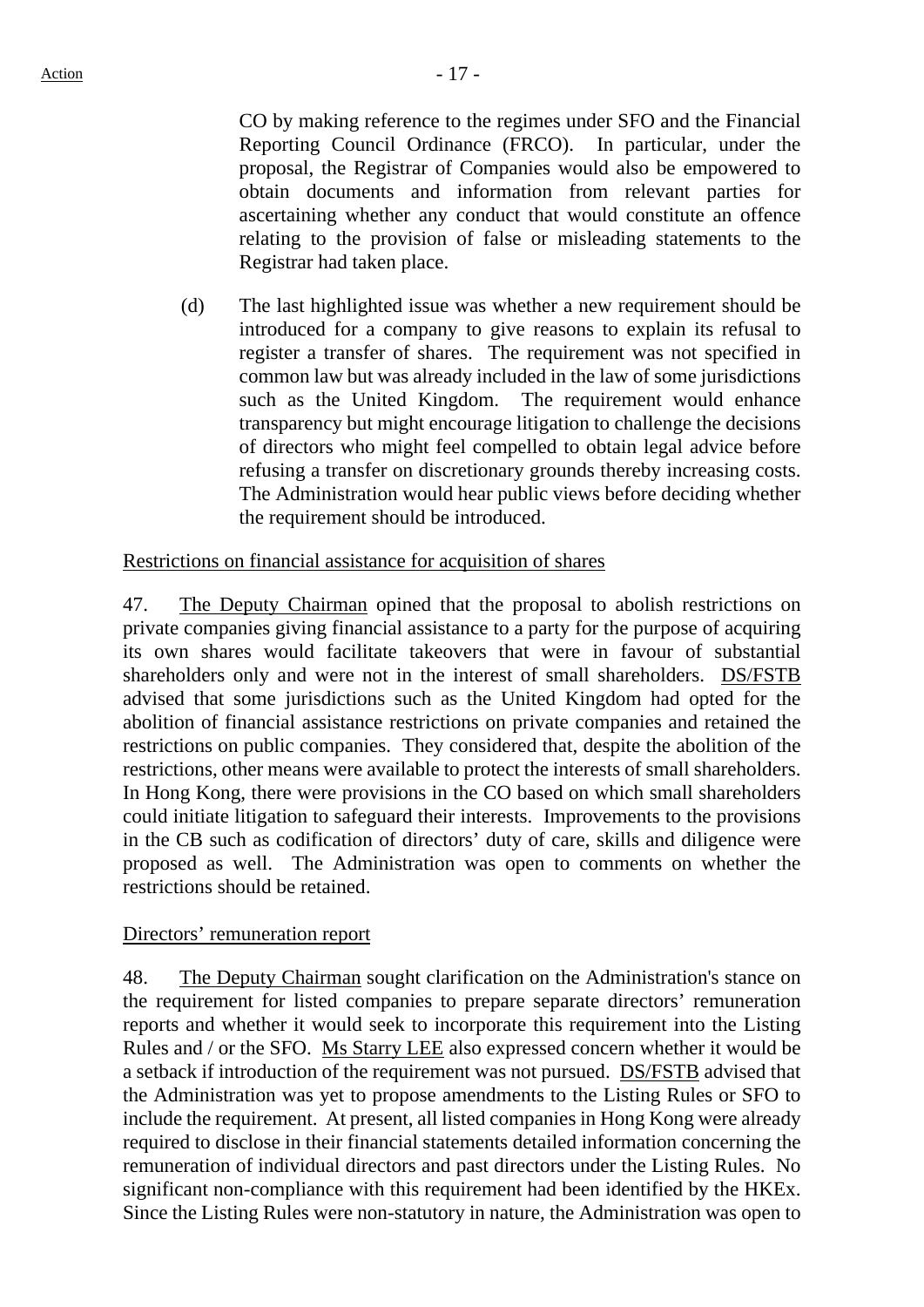further discussions on whether the requirement should be codified into statutory rules. Taking into account that most listed companies were incorporated outside Hong Kong, any initiative to legislate the requirement should be better pursued through amendments to the SFO rather than the CO.

#### Headcount test

49. Ms Starry LEE said that she learnt from some news reports that the Administration was inclined to abolish the headcount test because most respondents to the first phase consultation on the draft CB supported the abolition. She had expressed her views in previous meetings that, despite its possible loopholes/shortcomings, the headcount test served the function of safeguarding the interests of small shareholders. The Administration should look for arrangements to overcome the shortcomings or plug the loopholes of the headcount test. Ms LEE enquired about the background of the respondents providing views on the issue and asked in what ways the Administration had gauged the views of small shareholders. DS/FSTB advised that the Administration would consult the views of SCCLR before deciding whether the headcount test should be abolished or otherwise. The majority of the respondents to the consultation were supportive of the abolition of the headcount test, and they included not only listed companies but also a certain number of professional associations and trade associations. Ms LEE opined that the Administration should strike a balance between the interests of small shareholders and the interests of other parties, and should solicit views from small shareholders in future consultations.

## **VI Request for supplementary provision to Head 106 - Miscellaneous Services (Subhead 284 - Compensation)**

 $(LC$  Paper No.  $CB(1)2112/09-10(05)$  — Administration's paper on supplementary provision to Head 106 – Miscellaneous Services Subhead 284 – Compensation)

50. The Deputy Secretary for Financial Services and the Treasury (Treasury) DS(Tsy) briefed members on the funding proposal by highlighting the salient points in the paper.

51. Mr Fred LI noted that the Rating and Valuation Department (RVD)'s assessments of the rateable values (RV) of the electricity supply system of Hongkong Electric Company Limited (HEC) were based on the Receipts and Expenditure method, in which the operator's cost of capital was adopted to estimate the return, whereas the Lands Tribunal ruled that the return permitted in HEC's Scheme of Control Agreement should be used to estimate its RV. Mr LI expressed concern that HEC had also lodged appeals regarding the RV assessments from 2005-2006 to 2009-2010, and the CLP Power Hong Kong Limited might lodge similar appeals. He enquired about the RV assessment arrangements for HEC before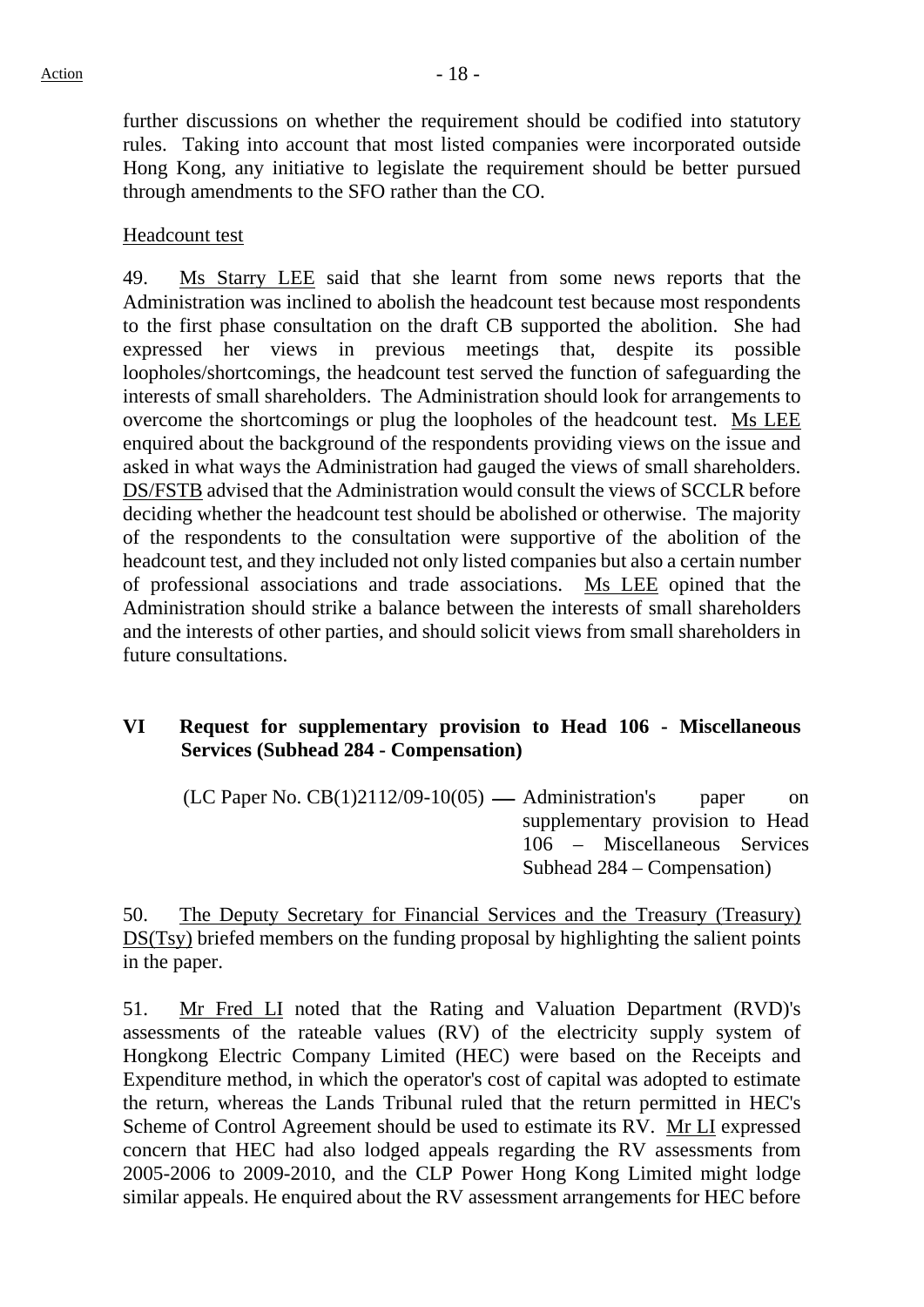2004-2005 and whether HEC would lodge appeal against the RV assessments prior to 2004-2005.

52. DS(Tsy) responded that the RV assessments of HEC's electricity supply system had been conducted based on RVD's professional valuation principles and past court rulings, and the methodology adopted was different from those for ordinary domestic and commercial properties. The basis used by the Government and HEC for estimating the operator's return were different, and the Court of Appeal had granted leave to the Government's application for appeal against the Lands Tribunal's judgment. DS(Tsy) pointed out that HEC had not raised any objection to the RV assessments prior to 2004-2005, and was not allowed to do so at this time because of the statutory time limit for raising objection to an RV assessment. DS(Tsy) stressed that without prejudice to the Government's position in the appeal to the Court of Appeal, the present funding proposal was made to forestall the accumulation of interest payable to HEC in case the Government's appeal was dismissed.

53. The Deputy Chairman, Mr CHIM Pui-chung and Mr Paul CHAN were gravely concerned about the implication of the HEC case on the RV assessments for other public utilities, and the large amounts of refund and interest involved. The Deputy Chairman enquired, in the event that the Government won the appeal case, whether HEC would pay to the Government the interest accrued on the refunded amounts and interest payments during the appeal period, in addition to the refunded amounts and the associated interest payments. The Deputy Chairman further asked whether the Government would review the principles and bases for the RV assessments for public utilities. Mr Jeffrey LAM echoed the Deputy Chairman's concern, and said that it might merely be due to the cost involved that other ratepayers had not lodged appeals to the Lands Tribunal against the RV assessments on their properties.

54. DS(Tsy) responded that pending the outcome of the Government's appeal to the Court of Appeal, the Government would seek legal advice as to, in the event the Government's appeal was allowed, the need for HEC to pay the Government the interest accrued on the refunded amounts and associated interest payments. While the Government might review the RV assessment arrangements in the light of the outcome of the appeal to the Court of Appeal, the assessment arrangements were based on sound professional and legal principles. DS(Tsy) pointed out that under the existing mechanism, a ratepayer who was not satisfied with the RV of his property could raise objection with the Commissioner of Rating and Valuation, and most objection cases were resolved at that stage. In the past four years, there were only four appeals decided by the Lands Tribunal, of which two were lodged by HEC. DS(Tsy) emphasized that the HEC appeal case was very unique involving an electricity supply system, and would not affect the RV assessment arrangements for other public utilities or ordinary domestic and commercial properties.

55. Mr CHIM Pui-chung asked whether the Government would recover the refunded amounts received by HEC in the appeal case through other means, as the